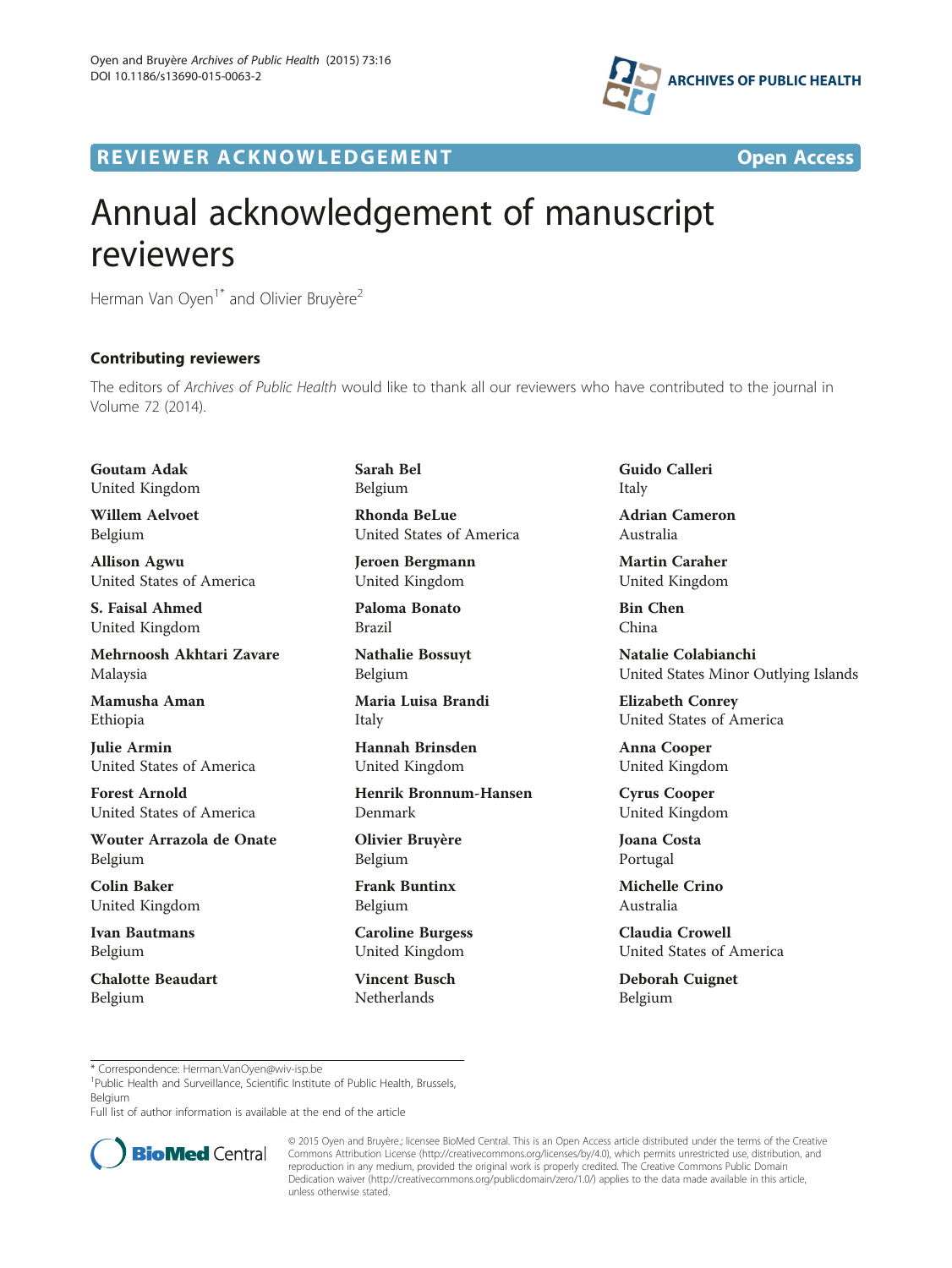Dinny de Bakker Netherlands

Willem De Keyzer Belgium

Jessika Deblonde Belgium

Anja Declercq Belgium

Stefaan Demarest Belgium

Henriëtte Dijkshoorn Netherlands

Jean Donadieu France

Nülüfer Erbil Turkey

Fatma Ersin Turkey

Knut Fylkesnes Norway

Isabelle Godin Belgium

Tulika Goswami Mahanta India

Nathan Green United Kingdom

Nicholas Harvey United Kingdom

Mickael Hiligsmann Netherlands

Perrine Humblet Belgium

Rafaele Huntjens Netherlands

Thomas Janssens Belgium

Ximiao Jiang United States of America

Nkomba Kayeyi Norway

Solen Kernéis France

Tadek Krzywania Belgium

Fumiaki Kura Japan

Oliver Kuss Germany

Hannah Lambie-Mumford United Kingdom

Arnaud Le Menach United States of America

Vasiliki Leventakou Greece

Mary Litchford United States of America

Joe Lugalla United States of America

Dave MacLeod United Kingdom

Sandra Mandic New Zealand

Joseph Manzambi Kuwekita Belgium

Airin Denise Martinez United States of America

Herman Meulemans Belgium

Etsuko Miyagi Japan

Michal Molcho Ireland

Theodora Mouratidou Italy

Alexandre Mouton Belgium

Cory Neudorf Canada

Christiana Noestlinger Belgium

Aleck Ostry Canada

Edwin Pelfrene Belgium

Eero Pukkala Finland

Virginia Quick United States of America Magdalena Raban Australia

Jean-Yves Reginster Belgium

Kieran Reid United States of America

Francoise Renard Belgium

Francoise Renard Belgium

Giampaolo Ricci Italy

Ward Schrooten Belgium

Ian Sheerin New Zealand

Lee So Lun Hong Kong

Catherine Stewart United Kingdom

Véronique Tellier Belgium

Jürgen Thelen Germany

Viviane Van Casteren Belgium

Aurelie Van Hoye France

Carine Van Malderen Belgium

Hadewijch Vandenheede Belgium

Katrien Vanthomme Belgium

Pierre Verger France

Eric Vermetten **Netherlands** 

Marieke Verschuuren Netherlands

Jean-Louis Vincent Belgium

Jo Waller United Kingdom